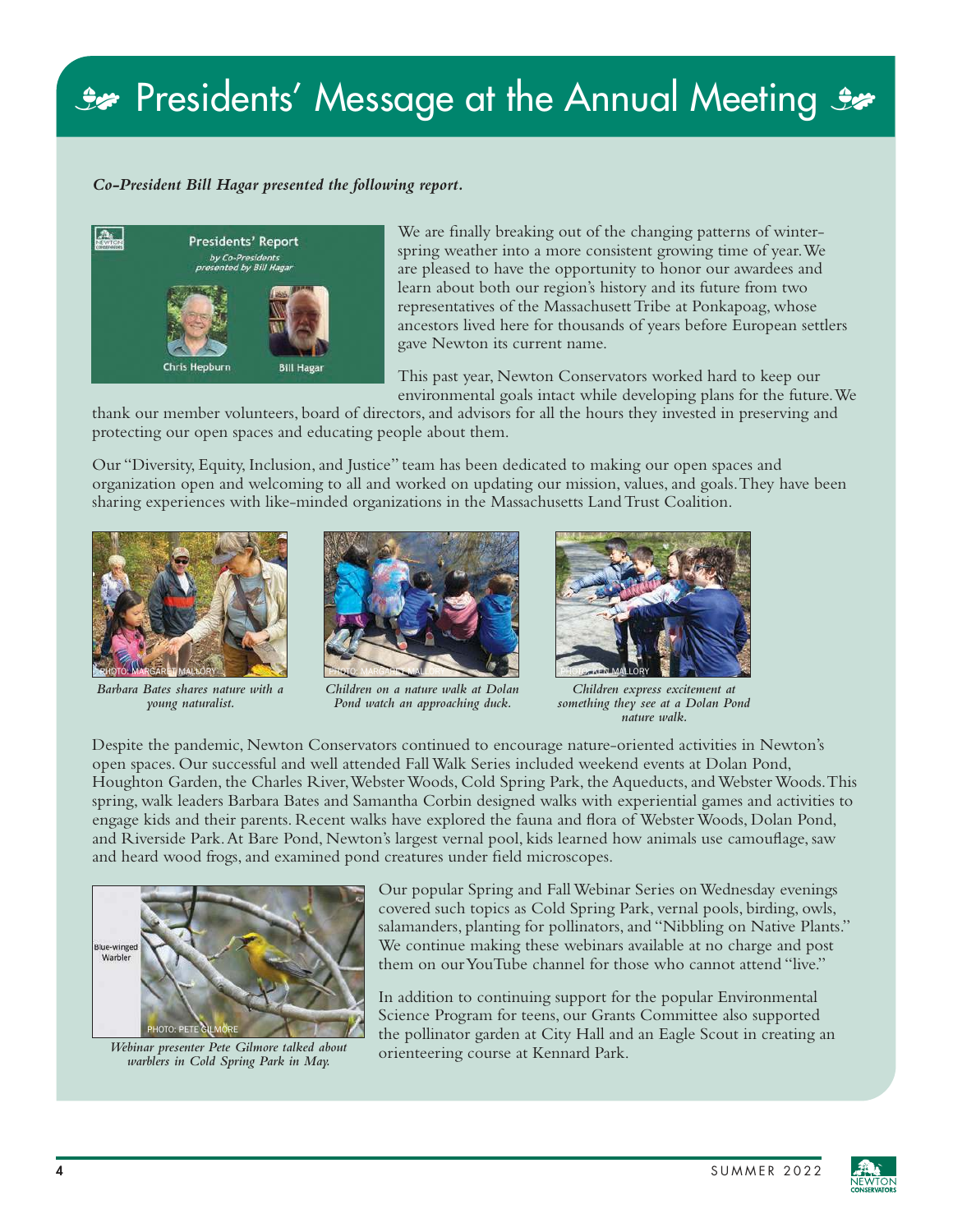

*An invasive plant team shows what they gathered around Dolan Pond.*

We continue to work to limit the spread of invasive species and encourage native ones. Bolstered by added trained volunteers, our invasives team managed an aggressive schedule of public invasives removal events for NewtonSERVES with other local scout and church groups and built a new reference section on our website for identifying invasive flora and fauna. As an active partner in a new city Pollinator Working



*One of the Monarchs on display at the Monarch Fest.* 

Group, we also added to our website a "Pollinator Toolkit" guide to native plants for gardens, installed a demonstration Pollinator Garden at City Hall, supported Story Walks on pollinators and "their" plants at parks throughout the city, held our first MonarchFest, and provided several newsletter articles and webinars on the benefits of native species.



Our expanded website, *newtonconservators.org*, has become the go-to resource for map, trail, and background information on our local open spaces, current naturerelated events, historical information, and much more. Our published Trail Guide is widely used in search of new and interesting places to explore outdoors. The next edition of the Trail Guide, now in development, will include updated maps aligned with the City's computerized Geographic Information System, add QR codes, and include new open spaces! Our printed quarterly newsletter continues to teem with informative articles by local experts.

We continue to support the owners of permanently protected conservation land by holding and monitoring Conservation Restrictions (CRs), to guard against problems such as encroachment and dumping. Newton Conservators currently holds CRs on eight city-owned properties and one private property. Additional CRs on Kesseler Woods and Webster Woods are in process with the City Law Department, with another planned for Nahanton Park. Our volunteer teams visit these sites annually and report back to the landowners about current



*The Pony Truss Bridge at the Riverside Greenway.* 

conditions and recommended maintenance or enforcement actions.

Pedestrian and bicycle paths help to knit Newton's open spaces and parks into citywide and regional networks. We are proud to partner with the Riverside Greenway Working Group (RGWG), the Massachusetts Department of Conservation and Recreation (DCR), and the City of Newton in developing new — and in some cases restoring old — trail connections along the Charles River.

In June, we celebrated the grand opening of the beautifully restored Pony Truss Bridge and Trail. As part of their special permit for a mixed-use development at the current Riverside MBTA station, Mark Development has agreed to provide

\$3 million towards portions of the Riverside Greenway. We have also supported many other DCR projects, including the proposed Commonwealth Ave roundabout and carriage lane proposals near the Marriott (on